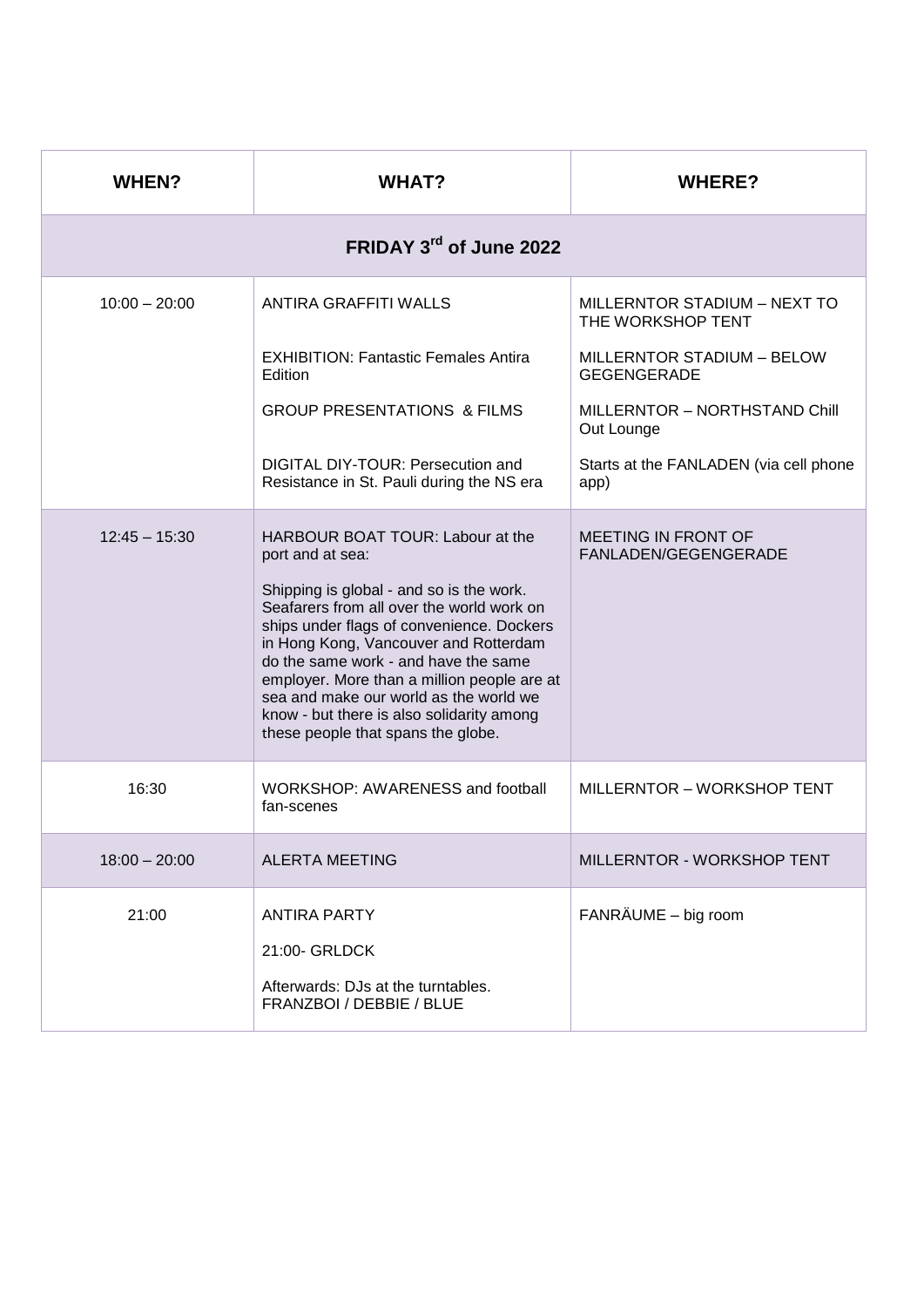| SATURDAY 4th of June 2022 |                                                                                                                                                                                                                                                                                                                                                                                             |                                                                                                                                                                                                                       |  |
|---------------------------|---------------------------------------------------------------------------------------------------------------------------------------------------------------------------------------------------------------------------------------------------------------------------------------------------------------------------------------------------------------------------------------------|-----------------------------------------------------------------------------------------------------------------------------------------------------------------------------------------------------------------------|--|
| $11:00 - 14:00$           | <b>ANTIRA FOOTBALL</b><br><b>Group Matches</b><br><b>ANTIRA GRAFFITI WALLS</b><br><b>EXHIBITION: Fantastic Females Antira</b><br>Edition                                                                                                                                                                                                                                                    | <b>ARTIFICIAL GROUNDS</b><br>MILLERNTOR STADIUM - NEXT TO<br>THE WORKSHOP TENT<br><b>MILLERNTOR STADIUM - BELOW</b><br><b>GEGENGERADE</b>                                                                             |  |
| 12:00-13:15               | DIGITAL DIY-TOUR: Persecution and<br>Resistance in St. Pauli during the NS era<br><b>GROUP PRESENTATIONS &amp; FILMS</b><br>YORKSHIRE- FOOTBALL FOR ALL<br>Football and solidarity with refugees<br>EASTON COWGIRLS AND COWBOYS<br>Video Screening and talk                                                                                                                                 | Starts at the FANLADEN (via cell phone<br>app)<br>MILLERNTOR - NORTHSTAND Chill<br>Out Lounge                                                                                                                         |  |
| $14:00 - 16:00$           | TALK with second generation<br>Contemporary Witnesses of the Nazi<br>Regime<br>More info: Torkel Wächter from Sweden will<br>talk about the life of his father Walter.<br>Walter was a jewish socialist and football<br>player from Hamburg and emigrated to<br>Sweden. He lost his family during the<br>Holocaust.<br>Football matches and music will be<br>interrupted during this period | MILLERNTOR - MUSEUM                                                                                                                                                                                                   |  |
| $16:00 - 19:00$           | <b>ANTIRA FOOTBALL</b><br><b>Group Matches</b><br><b>ANTIRA GRAFFITI WALLS</b><br><b>GROUP PRESENTATIONS, EXHIBITION</b><br>& FILMS<br><b>EXHIBITION: Fantastic Females Antira</b><br>Edition<br>DIGITAL DIY-TOUR: Persecution and<br>Resistance in St. Pauli during the NS era                                                                                                             | <b>ARTIFICIAL GROUNDS</b><br>MILLERNTOR STADIUM - NEXT TO<br>THE WORKSHOP TENT<br>MILLERNTOR - Chill Out Lounge<br>MILLERNTOR STADIUM - BELOW<br><b>GEGENGERADE</b><br>Starts at the FANLADEN (via cell phone<br>app) |  |
| $17.00 - 18.30$           | IUVENTA - antifascist search and rescue                                                                                                                                                                                                                                                                                                                                                     | MILLERNTOR - WORKSHOP TENT                                                                                                                                                                                            |  |